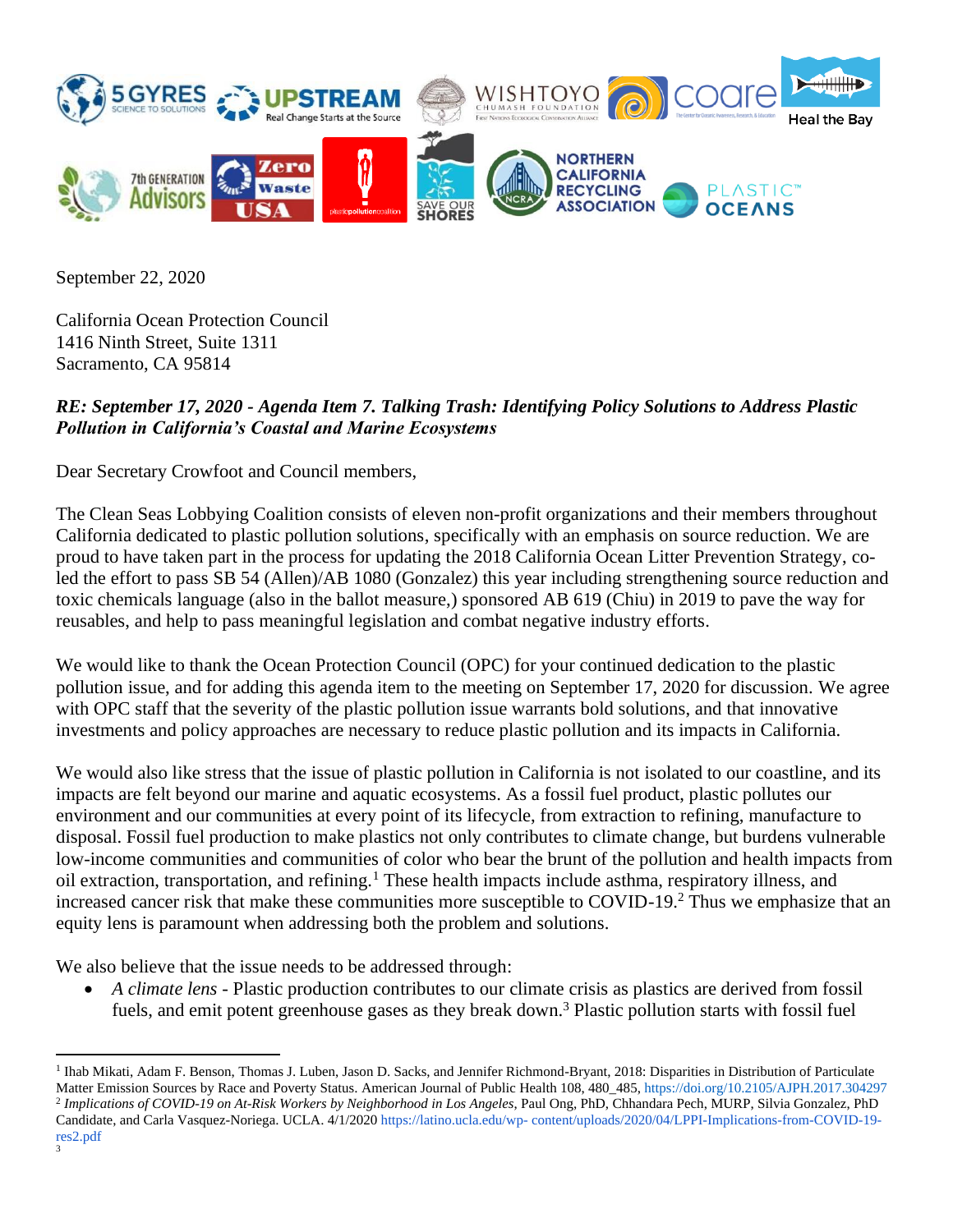extraction, and continues through manufacturing, transportation, usage, and finally disposal. This comes with a tremendous cost to individuals, communities, wildlife, ecosystems, and to the state all along the supply chain. With a planned 40 percent increase in plastic production over the next decade, unless we make major policy changes to significantly counter this, plastic production will account for 20 percent of global fossil fuel consumption.<sup>4</sup>

- *An economic lens* Local governments and taxpayers in California spend upwards of \$500 million annually to clean up and prevent litter in streets, storm drains, parks, beaches and waterways.<sup>5</sup> Also, it continues to be proven that businesses that make the transition from disposable to reusable products save money.<sup>6</sup> Also, investing in reuse and refillable systems will create more jobs.
- *A source reduction lens* (upstream) Less than 9 percent of plastic is recycled, and that percentage has been dropping since the implementation of China's National Sword policy, which severely restricts the amount of foreign waste China accepts. The cost of recycling exceeds the scrap value of the plastic material so the markets for plastic packaging that were previously considered recyclable have been lost. These materials are now either piling up in recycling centers, being landfilled, or sent to illegal facilities in Southeast Asia where they are being incinerated or illegally dumped. Experts agree that upstream reduction of packaging and packaging waste is the most effective, and least expensive way to protect human, wildlife, and environmental health.
- *A toxic chemicals lens* plastics inherently contain chemicals, and many, such as PFAS and phthalates, are intentionally added to give the plastics various qualities. These toxic chemicals end up in waterways, compost<sup>7</sup>, that may then be added to the food supply, water, and human and wildlife bodies. While the scientific understanding of chemicals used in single-use products is still evolving, we know that there are several harmful chemicals like antimony, phthalates, bisphenol-A, and synthetic dyes added to plastics<sup>8</sup> and per- and polyfluorinated alkyl substances (PFAS) are often found in paper products that are used as alternatives<sup>9</sup>.
- *A fishing gear lens* Lost and abandoned fishing gear which is deadly to marine life makes up the majority of large plastic pollution in the oceans. In some specific ocean areas, fishing gear makes up the vast majority of plastic rubbish, including over 85 % of the rubbish on the seafloor on seamounts and ocean ridges, and in the Great Pacific Gyre. As the top form of plastic pollution next to disposable packaging, solutions must consider fishing gear as well – including upstream with materials and gear types. $10$

We strongly agree with staff that a "system change" is by far the most effective way to reduce plastic pollution, and its associated impacts, and that California must take an "all of the above" approach to solving an issue of this magnitude. This includes both upstream and downstream solutions, and everything in between. We generally support the recommendations outlined in the Pew Report<sup>11</sup> referenced in the staff memo, but want to flag a few concerns about certain harmful technologies such as incineration, chemical recycling, and plastic-to-

<sup>4</sup> http://www.ciel.org/wp-content/uploads/2017/09/Fueling-Plastics-How-Fracked-Gas-Cheap-Oil-and-Unburnable-Coal-are-Driving-the-Plastics-Boom.pdf

<sup>5</sup> NRDC, "Waste in Our Water: The Annual Cost to CA Communities of Reducing Litter That Pollutes Our Waterways," August 2013 <sup>6</sup> https://www.rethinkdisposable.org/

<sup>7</sup> Evaluating Perfluoroalkyl Acidsin Compostswith Compostable Food Serviceware Products in their Feedstocks, https://cswab.org/wpcontent/uploads/2018/09/PFAS-Compost-Summary-Sheet-March-2018.pdf

<sup>8</sup> https://www.sciencedirect.com/science/article/pii/S0048969711004268?via%3Dihub

<sup>9</sup> Fluorinated Compounds in U.S. Fast Food Packaging, https://pubs.acs.org/doi/abs/10.1021/acs.estlett.6b00435

<sup>&</sup>lt;sup>10</sup> Ghost Gear: The Abandoned Fishing Nets Haunting Our Oceans, https://storage.googleapis.com/planet4-international-stateless/2019/11/8f290a4fghostgearfishingreport2019\_greenpeace.pdf

<sup>&</sup>lt;sup>11</sup> Pew Charitable Trusts, Systemiq. (2020).Breaking the Plastic Wave: A Comprehensive Assessment of Pathways Towards Stopping Ocean Plastic Pollution - Summary Report.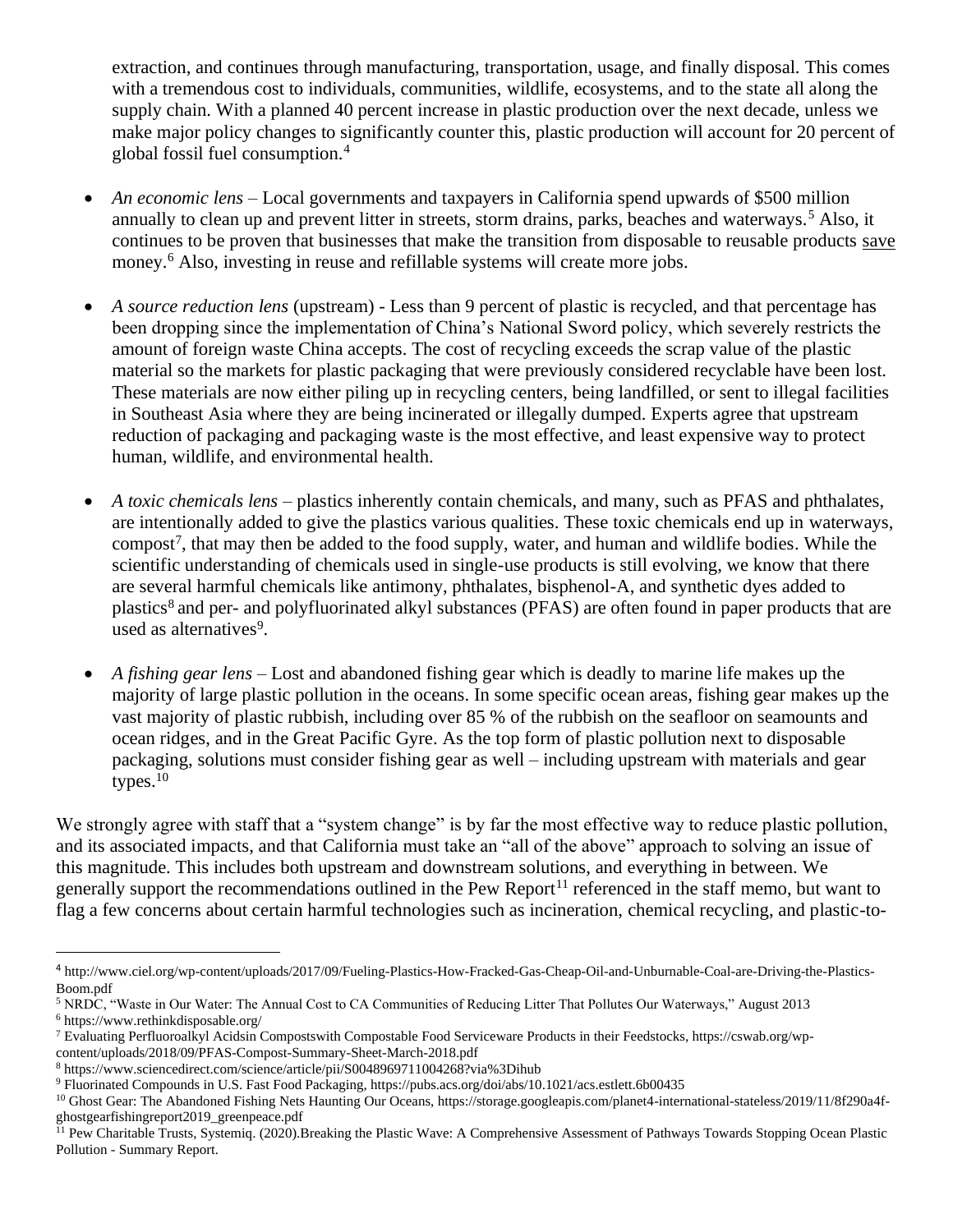fuel being recommended as part of the solution. And as we have seen, even here in California, the plastics industry is pushing hard for these. Additionally, of all of the solution measured, many of which we support such as reuse and reusable systems, there was no mention of turning off the plastic production tap, as opposed to their recommendation of reduction plastic consumption (versus production.) This could be done through a combination of things such as a plastics tax combined with quantitative limits.

We respectfully suggest the council consider a comprehensive suite of policy options beyond these recommendations and consider investment and research in the following areas:

- Single-use disposables (ex: top 10 most highly littered items, etc.)
	- o Research and analysis on the feasibility of widespread implementation of reuse and refill systems in the state of California, using existing examples as models. We recommend investment in a reuse and refill report that includes a cost-benefit analysis, infrastructure needs, refill model types, and recommendations for implementation.
	- $\circ$  Research how to quantify the number of disposables being sold in the state so as to create a baseline from which to source reduce that number, including setting goals to reduce the number of items being sold, in addition to waste generation goals; do not include covid years since we know those numbers have drastically increased.
	- o Research and analysis on the feasibility of Extended Producer Responsibility programs for plastic products and packaging in the state of California. We suggest including analysis of current EPR schemes for plastics and other products, organizational structure of these programs, and the costs and benefits of a plastics EPR program. There is a range of options for implementing producer responsibility. Some policymakers may wish to continue oversight and day-to-day management of recycling and waste collection, but implement a fee on producers to finance those activities instead of using tax dollars. Others may wish to require producers to fund the program but also shift recycling management and collection logistics to producers. It can include deposit/take-back schemes for recovery of packaging.
	- o Set a target percentage of reusable and refillable by market sector beverage bottles, take-out and food delivery, groceries and household products.
	- o Fund pilot projects for reusables and refillable systems that can scale up if successful.
	- o Funding incentives for retooling to manufacture reusables, or only truly recyclable and compostable products.
	- o Remove barriers to using reusables (such as AB 619 (Chiu) which removed the health code requirement that temporary food facilities had to serve in single-use disposables, and allows for the safe use of reusables.)
	- o Incentivize use of reusables/refillable systems including financial assistance for making those transitions, and consumer discounts for bringing their own.
	- o Incentives for manufacturers to use reusable/recyclable materials, a high percentage of recycled content, and innovative product design including non-detachable lids and packaging specifically designed to be reusable or refillable.
	- o Disincentives for single-use plastic products and regrettable alternative disposables, such as consumer charges for disposable food and beverage packaging (like in the Berkeley ordinance,) and a plastics tax put on manufacturers for every item they want to put on the market (not transferred to the consumer) with an accompanying cap.
	- o Material phase-outs and bans for highly problematic materials types where alternatives are readily available, such as rigid and expanded polystyrene. For products made of such problematic materials that are shown to be harmful to human health, disastrous when littered, and nearly impossible to recycle, the most effective method is a required and enforced transition away from these materials to alternatives.
	- o Upon-request policies for all food accessories for delivery and take out. No single-use foodware for on-site dining.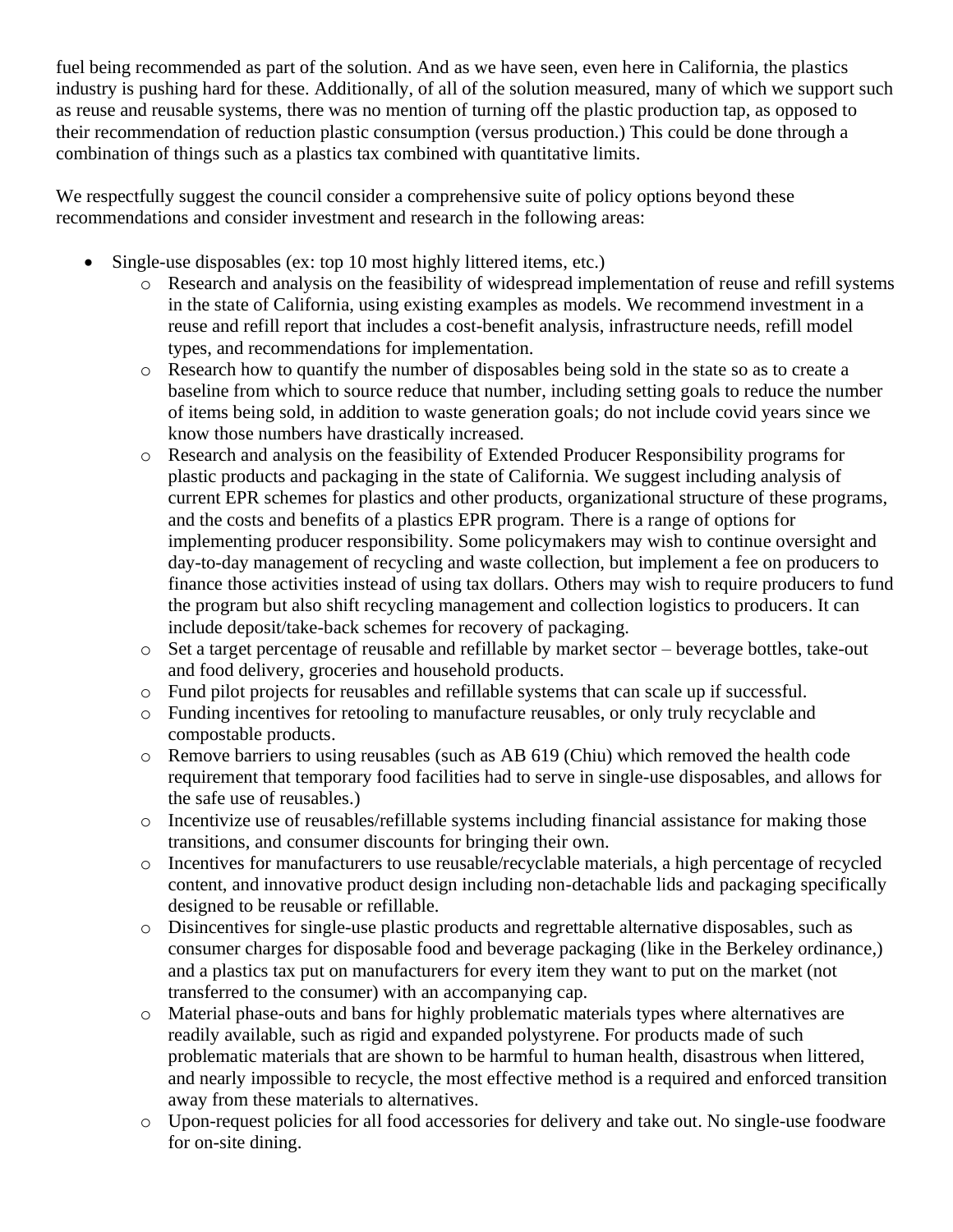- o Update building and health codes for new establishments that encourage reuse and refill. These changes in permitting can include, but are not limited to: requiring dishwashing facilities for establishments over a certain capacity, requiring reusable food serviceware for in-house dining, or requiring all new buildings be built with water refill stations.
- o Comprehensive policy solutions such as SB 54/AB 1080 that include aggressive targets for reuse, source reduction, collection, recycling and composting, with hefty penalty fees for noncompliance.
- o Only use reusables, and recyclables/compostables if no reusables option, in state parks, beaches and facilities, including the State Capitol. Expand SB 1335 (Allen) from 2018 to more institutions as a start.
- o Shut down/reduce what's going into California's remaining incinerators.
- $\circ$  Include brand audits in beach and waterway cleanups to hold companies accountable.<sup>12</sup>
- o Support the ballot initiative which includes a ban on polystyrene, numerical source reduction goals, and a fee put on producers for every item they want to put on the market. The industry will spend millions to defeat this as they demonstrated with SB 54 & AB 1080.
- o Bottle bill fix/reform
- Fishing gear
- Agricultural Plastics
- Microplastics, including microfibers. We look forward to being a part of the Microplastics Strategy process.
- Cigarette filters/cigarette butts
	- o This could include a study followed by policies based on the results of the study. Another option is to pursue funding from cigarette producers to provide receptacles for proper disposal and collection of cigarette waste, and require them to take-back e-cigarette components.

Thank you for considering our comments on this matter. We look forward to continuing the conversation.

Sincerely, Genevieve Abedon, on behalf of:

Anna Cummins

Anna Cummins

Co-Founder and Interim Executive Director The 5 Gyres Institute

Dianna Cohen

Chief Executive Officer Plastic Pollution Coalition

Katherine O'Dea

Karlyn O'Dec

Executive Director Save Our Shores

Leslie Mintz Tamminen  $\angle N$ am

**Director** Seventh Generation Advisors

Emily Parker

(mily (Parker

Coastal and Marine Scientist Heal the Bay

Miriam Gordon Minamiffed

Program Director UPSTREAM

<sup>12</sup> https://www.breakfreefromplastic.org/brandaudittoolkit/